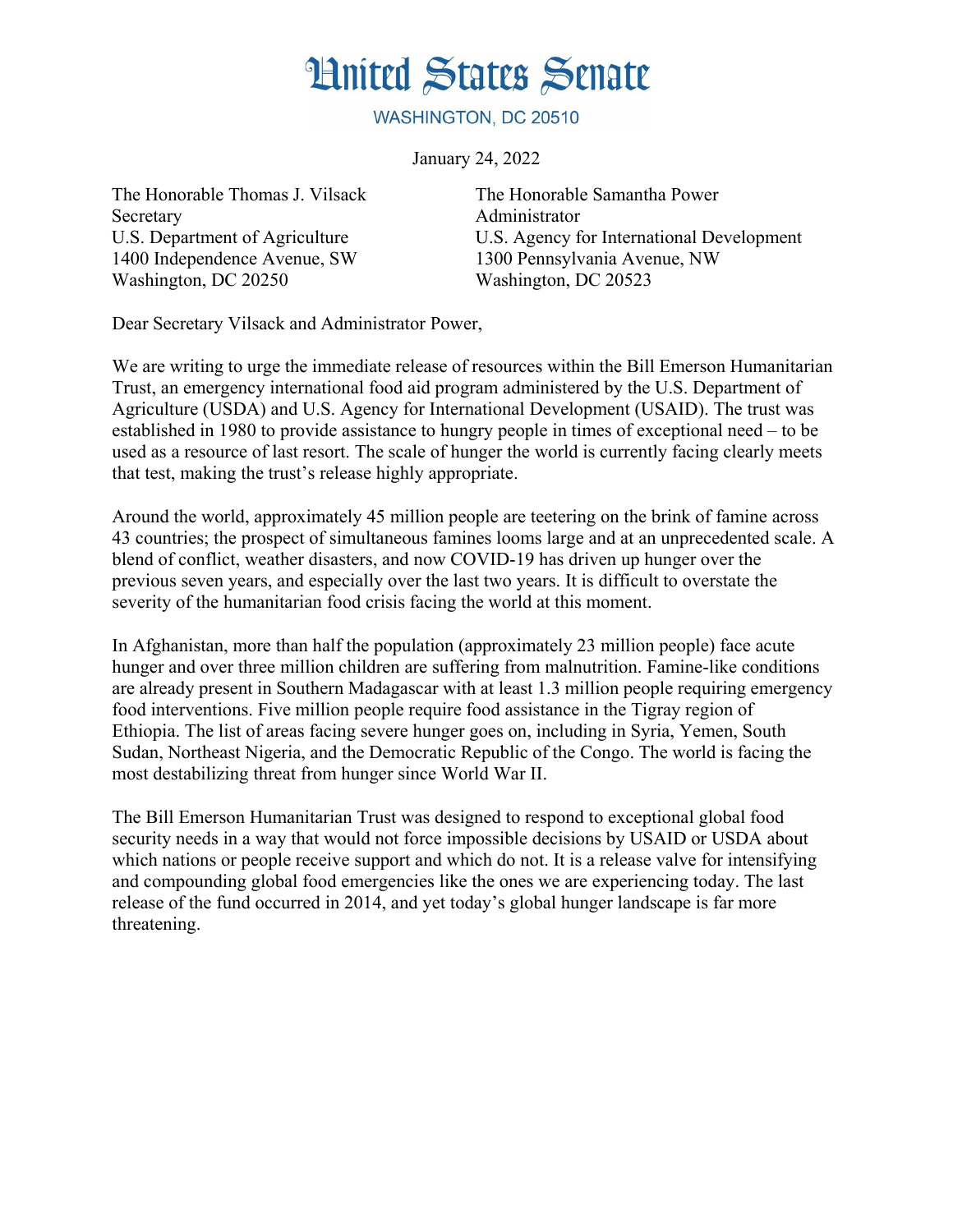At times like today when emergency funds available under Food for Peace Title II are clearly insufficient to meet global hunger needs, the Secretary of Agriculture can authorize the trust's release at the request of the USAID Administrator. We strongly urge those actions to occur. Global food security needs have clearly outpaced the United States' capacity to respond through other food assistance resources. We urge you to utilize the Bill Emerson Humanitarian Trust to save lives in this unprecedented time. It is both the right thing to do and the smart thing to do.

Sincerely,

Jerry Moran United States Senator

John Boozman United States Senator

Broun

Sherrod Brown United States Senator

Richard Blumenthal United States Senator

Robert P. Casey, Jr. United States Senator

Richard J. Durbin United States Senator

Tammy Baldwin United States Senator

Cory A. Booker United States Senator